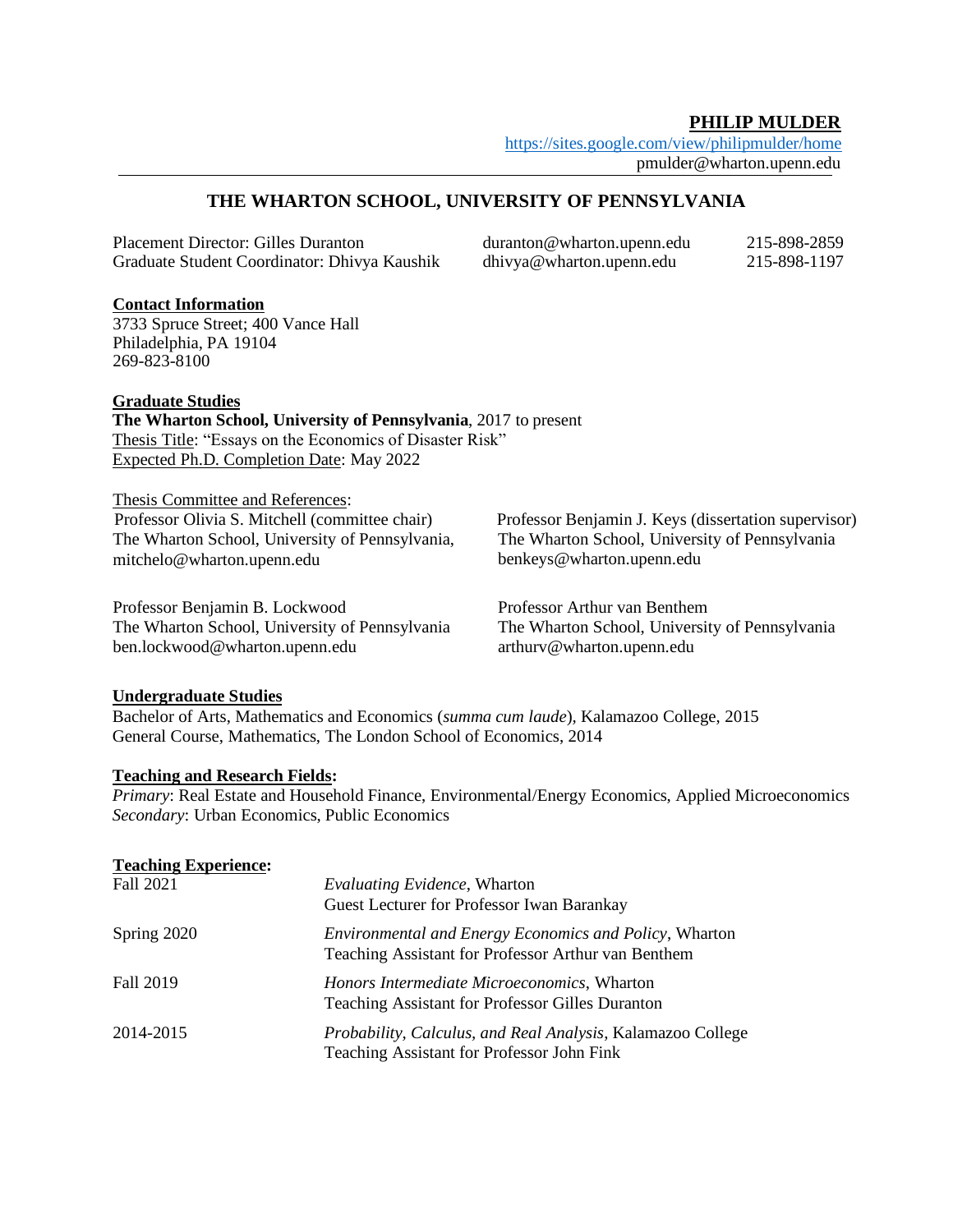| <b>Research Experience:</b>            |                                                                                                                                                          |
|----------------------------------------|----------------------------------------------------------------------------------------------------------------------------------------------------------|
| 2018-2020                              | Research Assistant to Professor Benjamin Keys<br>The Wharton School                                                                                      |
| 2015-2017                              | Senior Research Analyst<br>Federal Reserve Bank of New York, Money and Payment Studies                                                                   |
| 2014                                   | <b>Summer Research Analyst</b><br>Federal Reserve Bank of New York, Money and Payment Studies                                                            |
| <b>Professional Activities</b>         |                                                                                                                                                          |
| 2021                                   | Discussant<br>American Real Estate and Urban Economics Association National Meeting                                                                      |
| 2019                                   | <b>Invited Participant</b><br>Berkeley/Sloan Summer School in Environmental and Energy Economics                                                         |
| Referee Service                        | Review of Economics and Statistics, Journal of Urban Economics,<br>Journal of Pension Economics and Finance,<br><b>Environment Systems and Decisions</b> |
| Honors, Scholarships, and Fellowships: |                                                                                                                                                          |
| 2020, 2021                             | <b>Russell Ackoff Doctoral Student Fellowship</b>                                                                                                        |
| 2019, 2020, 2021                       | <b>Bradley Graduate Fellowship</b>                                                                                                                       |
| 2018                                   | Amy Morse Award (top 1st year Ph.D. student in Applied Economics)                                                                                        |

## **Research Papers:**

## **Mismeasuring Risk: The Welfare Effects of Flood Risk Information (JOB MARKET PAPER)**

Rapidly improving data and models are giving homeowners more information about their disaster risk while also increasing insurance premiums for the highest risk homes. In this paper, I study the economic consequences of using better flood risk models to more accurately identify and price flood insurance for high-risk homes. I estimate my results with administrative flood insurance policy data and a novel survey measuring flood insurance demand, risk perceptions, and objective risk. To identify the effects of risk information, I use variation created by outdated elevation data and risk models that caused high-risk homes to be misclassified as low-risk. My findings show that flood risk classification provides valuable information not only for insurers, but also for homeowners. Misclassifying high-risk homes as low-risk causes owners to underestimate their current and future flood risk, invest less in risk-reducing adaptation, and buy less flood insurance despite substantially lower premiums. Embedding these estimates in a sufficient statistics model with dynamic risk and endogenous risk beliefs and adaptation, I find that identifying and pricing the estimated six million high-risk homes outside the floodplain would increase social welfare by \$138 billion.